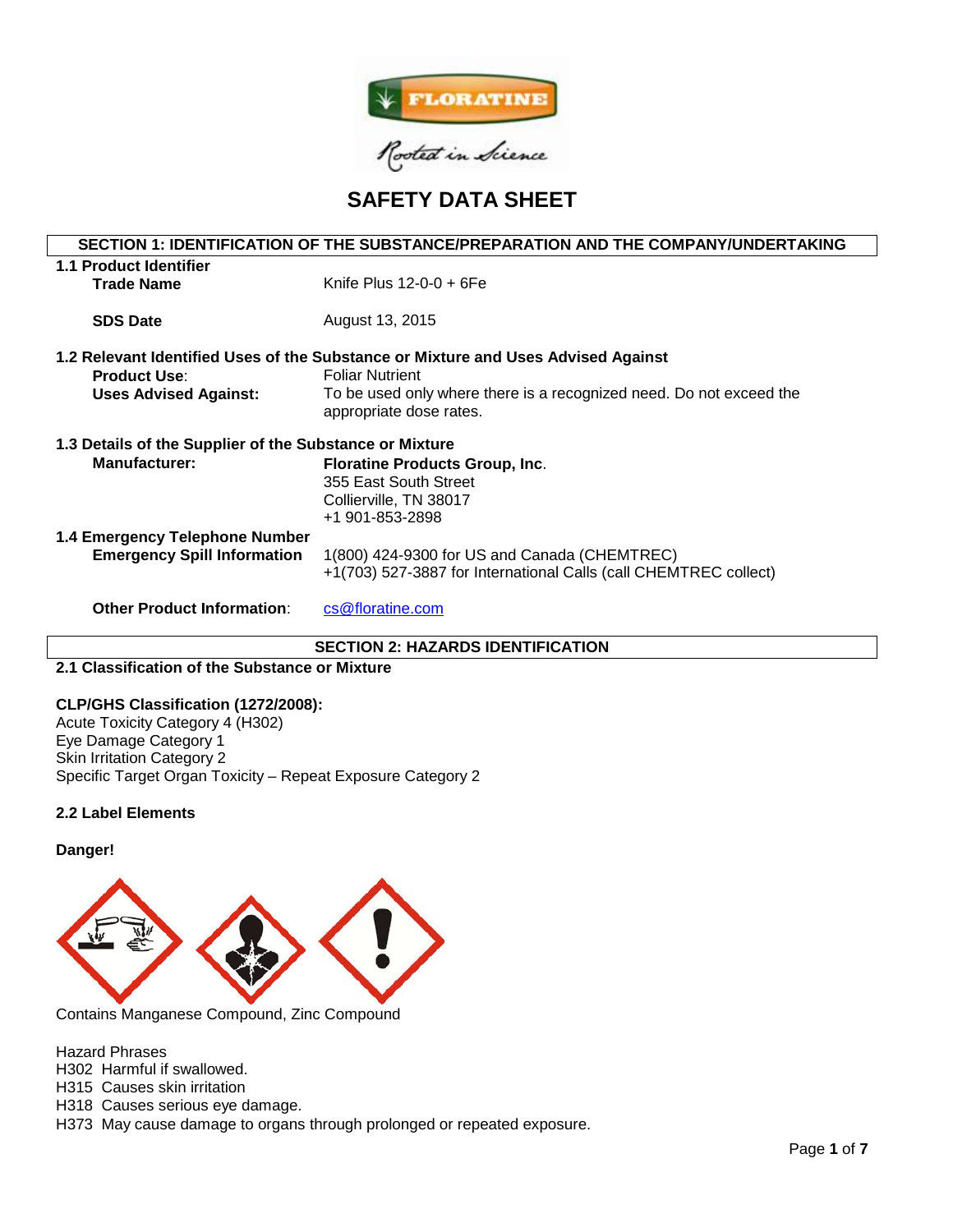Precautionary Phrases:

P264 Wash thoroughly after handling.

P270 Do not eat, drink or smoke when using this product.

P280 Wear protective gloves, eye protection and face protection.

P301 + P310 IF SWALLOWED: Immediately call a POISON CENTER.

P330 Rinse mouth.

P302 + P352 IF ON SKIN: Wash with plenty of soap and water.

P332 + P313 If skin irritation occurs: Get medical attention.

P362 + P364 Take off contaminated clothing and wash it before reuse.

P305 + P351 + P338 IF IN EYES: Rinse cautiously with water for several minutes. Remove contact lenses, if present and easy to do. Continue rinsing.

P337 + P313 If eye irritation persists: Get medical attention.

P260 Do not breathe mist, vapors or spray.

P314 Get medical /attention if you feel unwell.

P405 Store locked up.

P501 Dispose of contents and container in accordance with local and national regulations.

# **2.3 Other Hazards:** None

# **SECTION 3: COMPOSITION/INFORMATION ON INGREDIENTS**

| <b>Chemical Name</b>  | <b>CAS Number /</b><br><b>EINECS Number /</b><br><b>REACH Reg.</b><br><b>Number</b>      | $%$ (w/w) | <b>CLP/GHS Classification</b><br>(1272/2008)                                              |
|-----------------------|------------------------------------------------------------------------------------------|-----------|-------------------------------------------------------------------------------------------|
| Iron Compound         | 7720-78-7 /<br>231-753-5                                                                 | 20-40%    | Met. Corr. 1 (H290)<br>Acute Tox. 4 (H302)<br>Skin Irrit. 2 (H315)<br>Eye Irrit. 2 (H319) |
| Urea                  | $57-13-6/$<br>200-315-5                                                                  | 10-30%    | Not hazardous                                                                             |
| Manganese<br>compound | 7785-87-7 /<br>232-089-9                                                                 | $<6\%$    | Eye Dam. 1 (H318)<br>STOT RE 2 (H373)                                                     |
| Zinc compound         | 7733-02-0 /<br>231-793-3                                                                 | $<$ 3%    | Acute Tox. 4 (H302)<br>Eye Dam. 1 (H318)                                                  |
| Copper salt           | 7758-98-7 /<br>231-847-6                                                                 | $< 1\%$   | Acute Tox. 4 (H302)<br>Skin Irrit. 2 (H315)<br>Eye Irrit.2 (H319)                         |
| Sodium Molybdate      | 7631-95-0 /<br>7631-95-0<br>Can Continue 16 for full tout of CUC and ELL Closeifications | $< 1\%$   | Not hazardous                                                                             |

See Section 16 for full text of GHS and EU Classifications.

# **SECTION 4: FIRST AID MEASURES**

#### **4.1 Description of First Aid Measures**

#### **First Aid**

**Eye contact:** In case of contact with eyes, flush immediately with water for at least 15 minutes while lifting the upper and lower lids. Get immediate medical attention.

**Skin contact:** Wash with soap and water. Get medical attention if irritation develops or persists.

**Inhalation:** Remove victim to fresh air. Get medical attention if irritation develops or persists.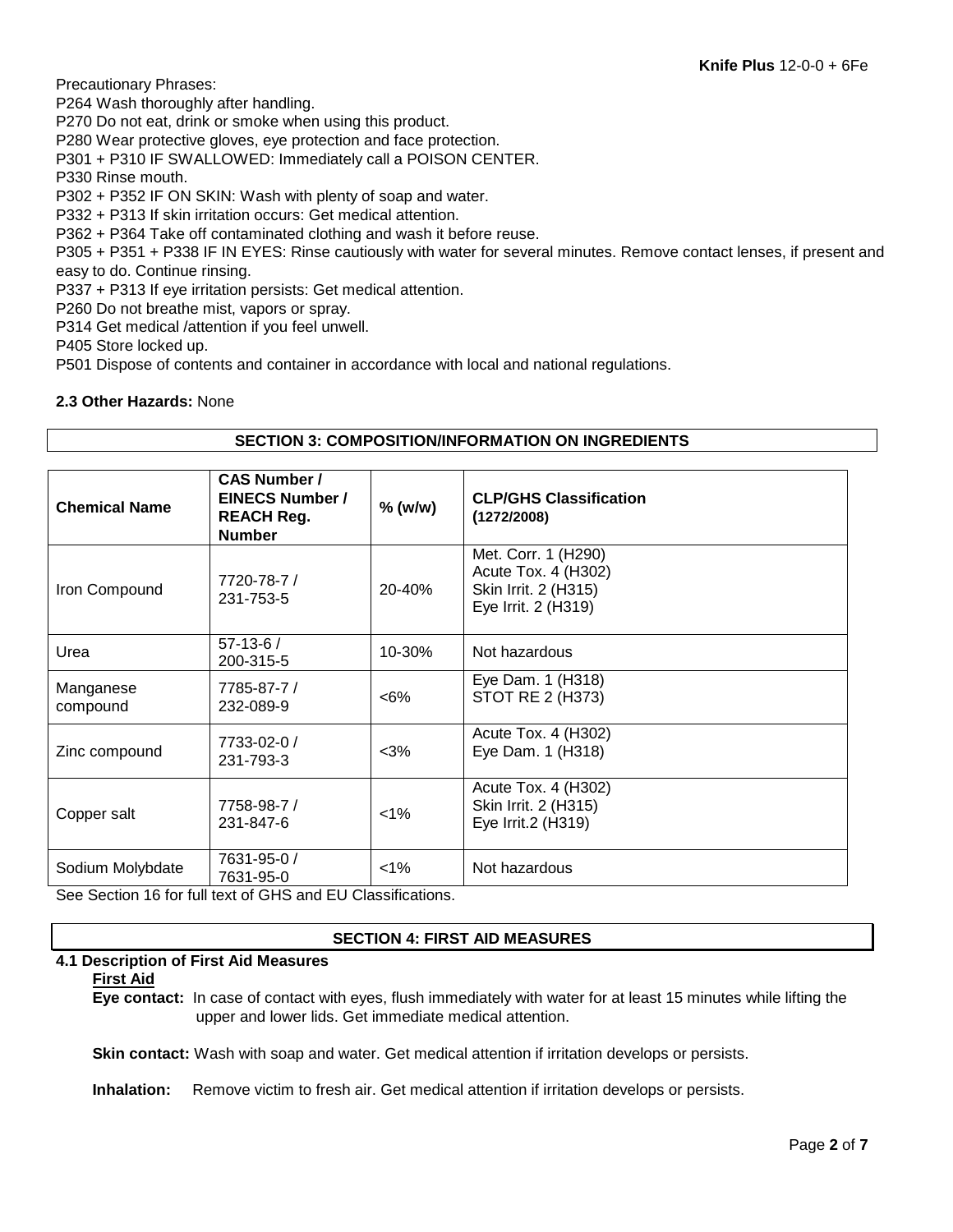**Ingestion:** Do not induce vomiting unless directed to do so my medical personnel. If the person is alert, have them rinse their mouth with water and sip one glass of water. Call a poison center or physician for advice. Never give anything my mouth to an unconscious or drowsy person.

## **See Section 11 for more detailed information on health effects.**

**4.2 Most Important symptoms and effects, both acute and delayed:** Causes severe eye irritation or damage. May cause skin irritation. Swallowing may cause nausea and diarrhea. Overexposure to zinc compound has been shown to cause headaches, nausea, vomiting, loss of appetite, abdominal cramps and effects to the heart, liver and kidneys. Prolonged overexposure to manganese compounds may cause headache, apathy, muscle weakness and neurological effects such as euphoria, impulsiveness and insomnia.

**4.3 Indication of any immediate medical attention and special treatment needed**: If eye contact occurs, get immediate medial attention.

## **SECTION 5: FIREFIGHTING MEASURES**

**5.1 Extinguishing Media:** Use media appropriate for the surrounding fire. Cool fire exposed containers with water.

## **5.2 Special Hazards Arising from the Substance or Mixture Unusual Fire and Explosion Hazards:** None **Combustion Products:** Oxides of carbon, sulfur, manganese, zinc, iron, copper and molybdate.

**5.3 Advice for Fire-Fighters:** Self-contained breathing apparatus and protective clothing should be worn in fighting fires involving chemicals. Determine the need to evacuate or isolate the area according to your local emergency plan. Use water spray to keep fire exposed containers cool.

# **SECTION 6: ACCIDENTAL RELEASE MEASURES**

**6.1 Personal Precautions, Protective Equipment and Emergency Procedures:**  Wear appropriate protective equipment. Avoid direct contact with spilled material.

#### **6.2 Environmental Precautions:**

Prevent entry in storm sewers and waterways. Report spill as required by local and national regulations.

# **6.3 Methods and Material for Containment and Cleaning Up:**

Collect with an inert absorbent material and place in an appropriate container for disposal. Wash spill site with water. Contain large spills and collect as much liquid as possible into containers for use.

#### **6.4 Reference to Other Sections:**

Refer to Section 8 for personal protective equipment and Section 13 for disposal information.

#### **SECTION 7: HANDLING and STORAGE**

#### **7.1 Precautions for Safe Handling**:

Prevent contact with eyes. Avoid contact with skin and clothing. Use with adequate ventilation. Use reasonable care in handling. Do not eat, drink or smoke while using product. Wash thoroughly with soap and water after handing.

#### **7.2 Conditions for Safe Storage, Including any Incompatibilities**:

Protect containers from physical damage. Keep from freezing. Keep containers closed. Empty containers retain product residues. Follow all SDS precautions in handling empty containers. Store away from food and feed.

### **7.3 Specific end use(s):**

**Industrial uses:** None identified **Professional uses:** Foliar Nutrient

| <b>SECTION 8: EXPOSURE CONTROLS/PERSONAL PROTECTION</b> |               |                |        |                         |
|---------------------------------------------------------|---------------|----------------|--------|-------------------------|
| 8.1 Control Parameters:                                 |               |                |        |                         |
| <b>Chemical Name</b>                                    | <b>US OEL</b> | <b>EU IOEL</b> | UK OEL | <b>Biological Limit</b> |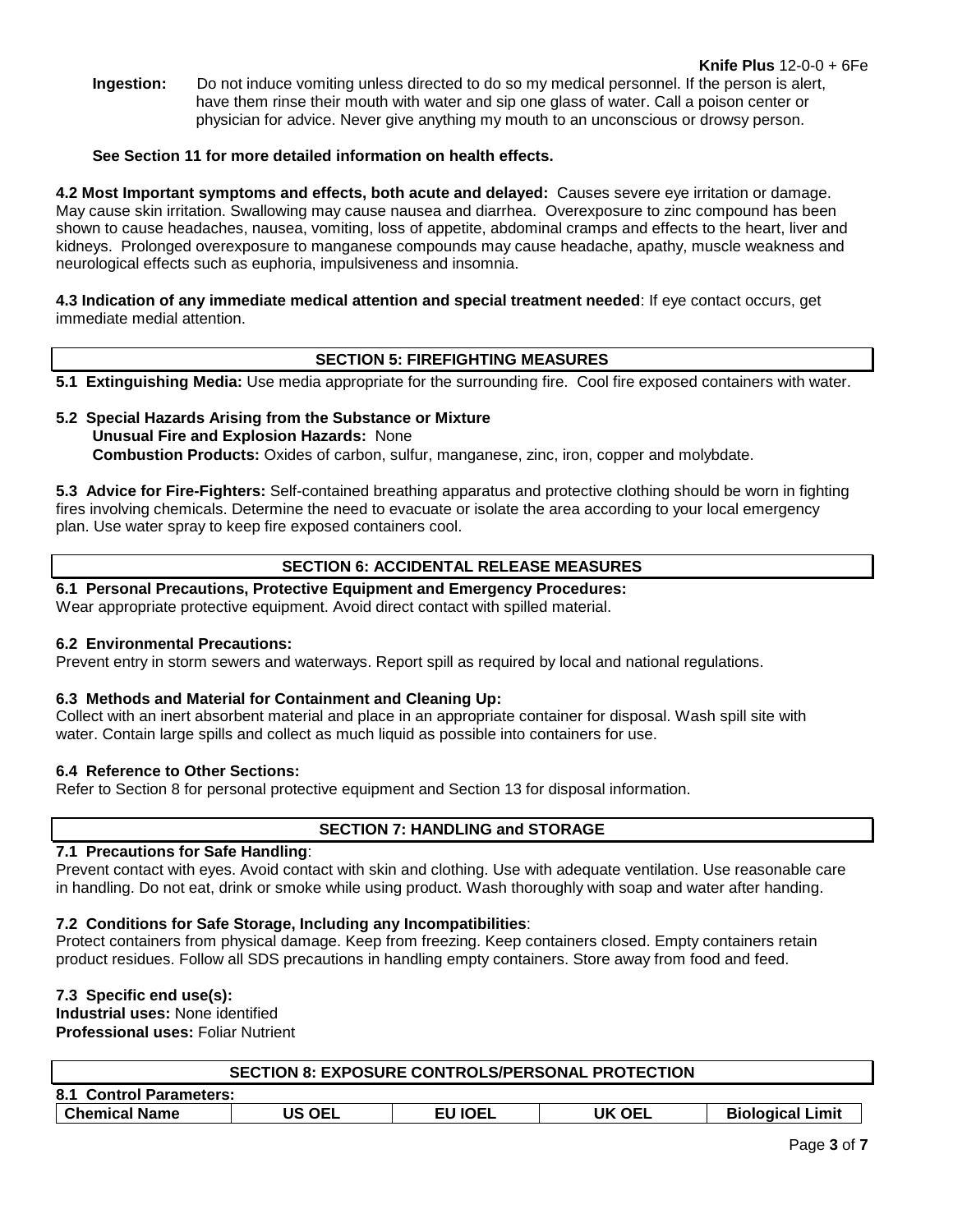**Knife Plus** 12-0-0 + 6Fe

|                      |                                     |                  |                     | Value            |
|----------------------|-------------------------------------|------------------|---------------------|------------------|
| Urea                 | 10 mg/m3 TWA<br>AIHA WEEL           | None Established | None Established    | None Established |
| Iron Compound        | None Established                    | None Established | None Established    | None Established |
| Manganese            | $0.2 \text{ mg/m}3 \text{ TWA}$ (as | None Established | $0.5$ mg/m3 TWA (as | None Established |
| Compound             | Mn) ACGIH TLV                       |                  | Mn)                 |                  |
|                      | 5 mg/m3 Ceiling (as                 |                  |                     |                  |
|                      | Mn) OSHA PEL                        |                  |                     |                  |
| Zinc Compound        | None Established                    | None Established | None Established    | None Established |
| Copper salt          | None Established                    | None Established | None Established    | None Established |
| Sodium Molybdate (as | $0.5$ mg/m $3$ TWA                  | None Established | 5 mg/m3 TWA         | None Established |
| molybdenum soluble   | (respirable) ACGIH                  |                  | 10 mg/m3 STEL       |                  |
| compounds)           | TLV                                 |                  |                     |                  |
|                      | 5 mg/m3 OSHA PEL                    |                  |                     |                  |

## **8.2 Exposure Controls:**

**Recommended Monitoring Procedures:** None established.

**Appropriate Engineering Controls:** Good outdoor ventilation should be adequate under normal conditions of use.

#### **Personal Protective Measurers**

**Eye/face Protection:** Chemical goggles recommended to prevent eye contact. **Skin Protection:** Impervious clothing is recommended if needed to avoid skin contact. **Hands:** Impervious gloves are recommended if needed to avoid skin contact.

**Respiratory Protection:** None needed under normal use conditions with adequate ventilation. If mists are excessive, an approved particulate respirator can be used. Use respirators in accordance with local and national regulations.

**Other protection:** Suitable washing facilities should be available in the work area.

#### **SECTION 9: PHYSICAL and CHEMICAL PROPERTIES**

#### **9.1 Information on basic Physical and Chemical Properties**

**Appearance:** Dark Green Liquid **Odor: Odor:** Slight ammonia odor.<br> **Odor Threshold:** Not available **Container School of the pH:** 2.0-3.2 **Odor Threshold: Not available Melting/Freezing Point: Not determined <b>Boiling Point:** 104-110°C<br>**Flash Point: N**ot flammable **Boston Control Boston Rate: Not** ap **Lower Flammability Limit:** Not applicable **Upper Flammability Limit:** Not applicable **Vapor Density(Air=1):** Not applicable **Relative Density:** 1.35 **Viscosity:** Not applicable **Explosive Properties:** None<br> **Oxidizing Properties:** None **Explosive Properties: 1):** 1 **Oxidizing Properties: None <b>Specific Gravity (H<sub>2</sub>O= 1):** 1.35<br> **Molecular Formula:** Mixture **State of Molecular Weight: Mixture** 

**Evaporation Rate: Not applicable Vapor Pressure:** Greater than 1

**Solubility:** Complete **Octanol/Water Partition Coefficient:** Not determined **Autoignition Temperature:** None **Decomposition Temperature:** Not determined **Molecular Weight: Mixture** 

**9.2 Other Information:** None available

# **SECTION 10: STABILITY and REACTIVITY**

**10.1 Reactivity:** Not reactive under normal conditions.

**10.2 Chemical Stability:** Stable.

**10.3 Possibility of Hazardous Reactions:** Contact with strong oxidizers may cause an exothermic reaction producing heat.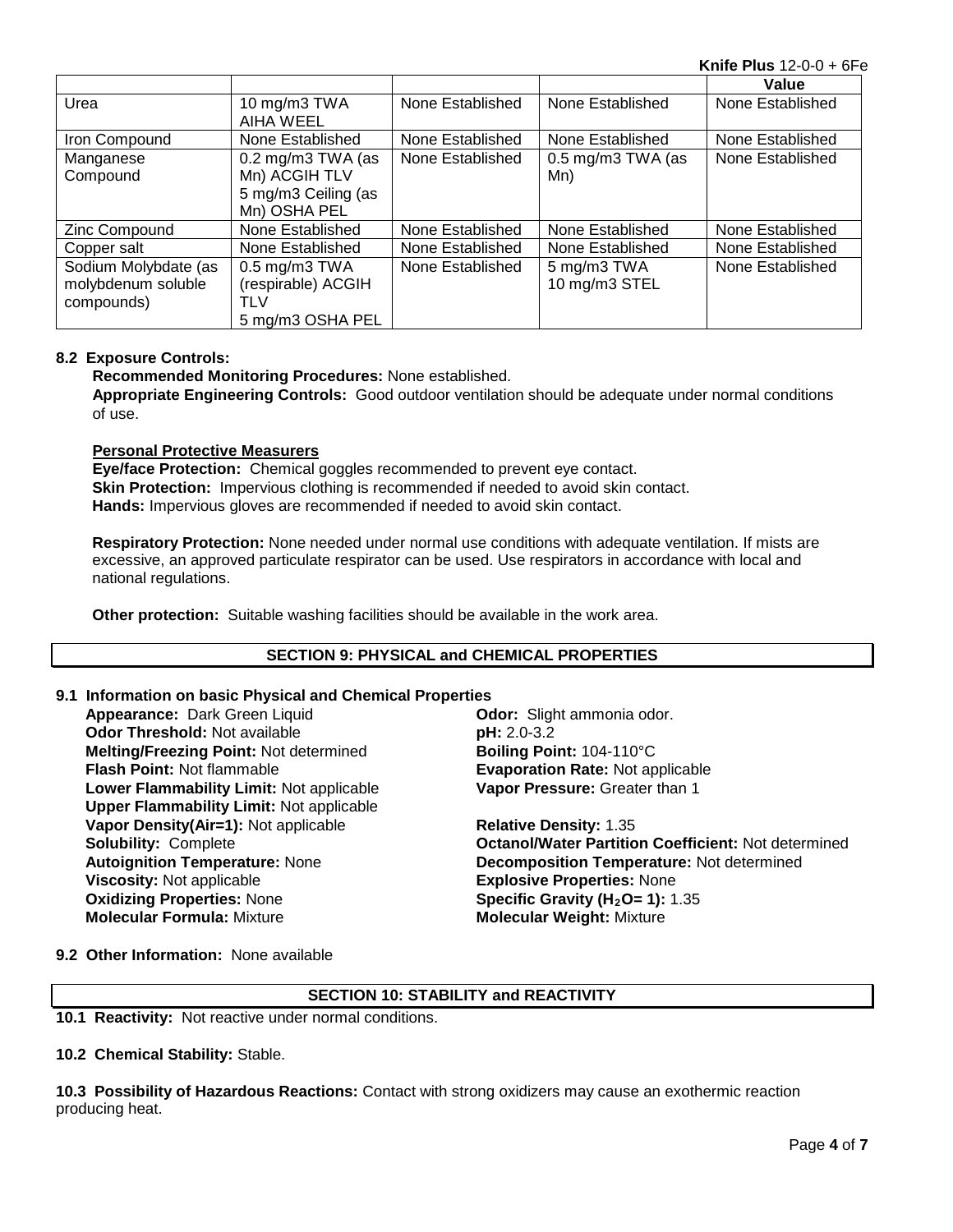**10.4 Conditions to Avoid:** Avoid excessive heat and freezing.

**10.5 Incompatible Materials:** Incompatible with oxidizing agents.

**10.6 Hazardous Decomposition Products:** Decomposition may produce oxides of carbon, sulfur, manganese, zinc, iron, copper and molybdate.

# **SECTION 11: TOXICOLOGICAL INFORMATION**

#### **11.1 Information on Toxicological Effects:**

#### **Potential Health Effects:**

**Eye Contact:** May cause irritation with redness, tearing and stinging. Eye damage may occur.

**Skin contact:** Skin contact may cause irritation.

**Inhalation:** Excessive inhalation of dust may cause upper respiratory tract irritation.

**Ingestion:** Swallowing may cause gastrointestinal effects including abdominal cramps, nausea and diarrhea. Overexposure to zinc compound may cause heart, liver and kidney effects.

**Acute toxicity:** No acute toxicity data available for the product. Calculated ATE for the mixture: Oral 984 mg/kg Manganese Compound: Oral rat LD50 2150 mg/kg, Inhalation rat LC50 >4.45 mg/L/4 hr, Zinc Compound: Oral rat LD50 1710 mg/kg; Dermal rat LD50 >2000 mg/kg Iron Compound: Oral rat LD50 319 mg/kg; Dermal rat LD50 >2000 mg/kg Urea: Oral rat LD50: 8471 mg/kg Copper salt: Oral rat LD50 480 mg/kg; Dermal rat LD50 >2000 mg/kg

**Skin corrosion/irritation:** Manganese compound is not irritating based on data from structurally similar chemicals. Zinc compound and Iron compound are irritating to rabbit skin. Urea is not irritating to rabbit skin.

**Eye damage/ irritation:** Manganese compound has been shown to cause irreversible eye irritation in rabbit eyes. Zinc compound is highly irritating to rabbit eyes. Iron compound is not irritating to rabbit eyes. Urea is slightly irritating to rabbit eyes.

**Respiratory Irritation:** No data available. Expected to cause only temporary irritation. **Respiratory Sensitization:** No data available. **Skin Sensitization:** Zinc compound and Iron compound were negative in a mouse local lymph node assay.

**Germ Cell Mutagenicity:** Manganese compound was negative in an in vitro mammalian chromosome aberration test with a structurally similar material. Iron compound was negative in an in vitro mammalian chromosome aberration test and in an in vivo chromosome aberration assay. Zinc compound was negative in an in vitro gene mutation assay, AMES test and in vivo chromosome aberration assay.

**Carcinogenicity:** No data available. None of the components of this product are listed as carcinogens by IARC **Reproductive Toxicity:** Zinc compound was administered to mice at days 6-15 of gestation. No maternal or developmental toxicity was observed at the highest dosage. NOEAL 30 mg/kg.

#### **Specific Target Organ Toxicity**:

Single Exposure: Overexposure to zinc compound has been shown to cause headaches, nausea, vomiting, loss of appetite, abdominal cramps and effects to the heart, liver and kidneys.

Repeat Exposure: Overexposure to manganese compounds have been shown to cause headache, apathy, muscle weakness and neurological effects such as euphoria, impulsiveness and insomnia.

## **SECTION 12: ECOLOGICAL INFORMATION**

**12.1 Toxicity:** No toxicity data available for the product.

Manganese Compound: 48 hr LC50 daphnia magna 6.8 mg/L, 72 hr LC50 desmodesmus subspicatus 61 mg/L Zinc Compound: 96 hr LC50 pimephales promelas 330 ug/L; 48 hr LC50 daphnia magna 259 ug/L

Iron Compound: No toxicity data available

Urea: 24 hr EC50 daphnia magna 10000 mg/L

Copper salt: 96 hr LC50 Oncorhynchus kisutch (coho salmon) 286 ug/L

**12.2 Persistence and degradability:** Biodegradation is not applicable to inorganic substances such as zinc compound, copper salt, manganese compound and Iron compound.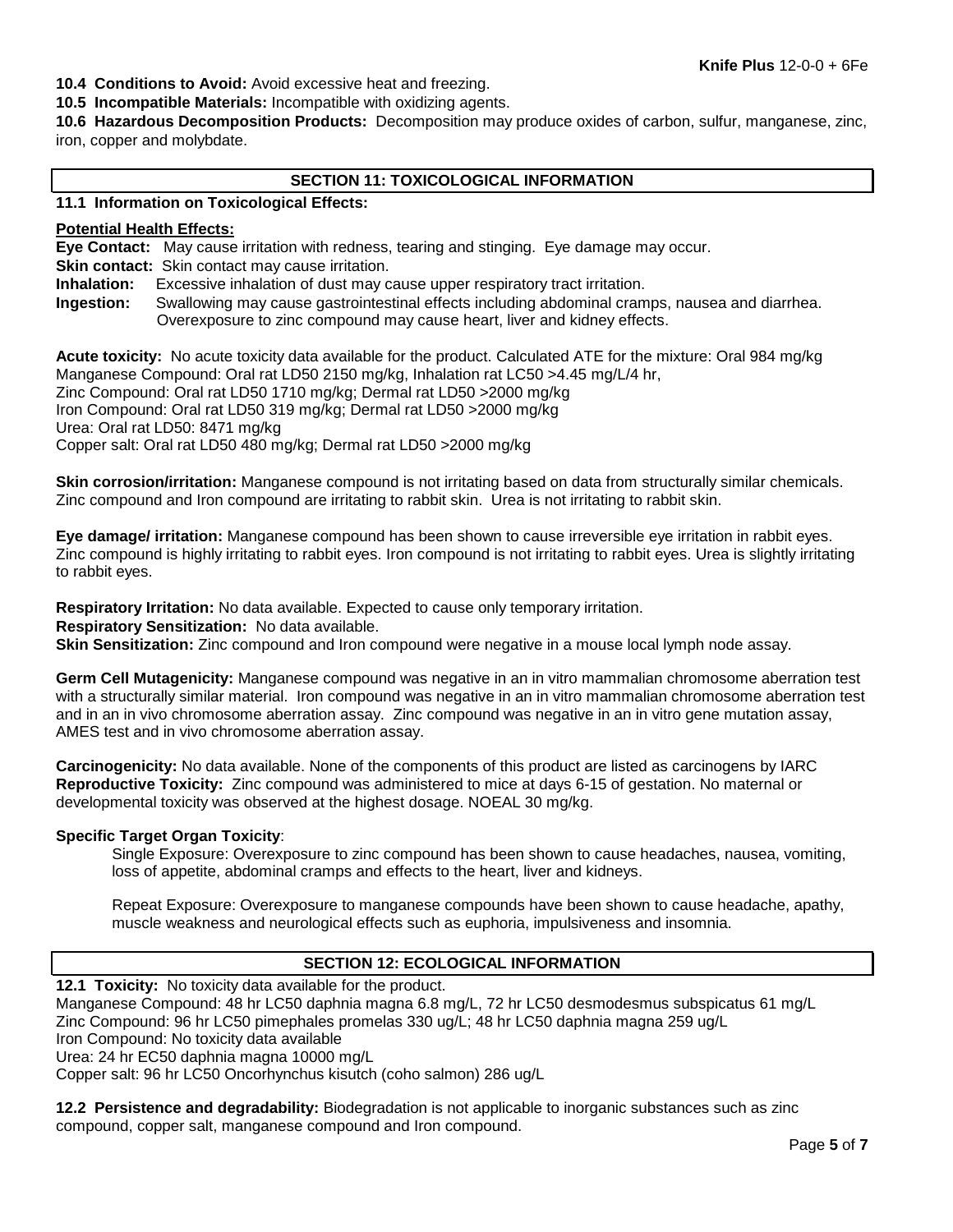- **12.3 Bioaccumulative Potential:** No data available.
- **12.4 Mobility in Soil:** In the soil, product follows natural cycle to provide plant nutrients.
- **12.5 Results of PVT and vPvB assessment:** Not required.
- **12.6 Other Adverse Effects:** No data available.

## **SECTION 13: DISPOSAL CONSIDERATIONS**

#### **13.1 Waste Treatment Methods:**

Dispose in accordance with local/ and national regulations.

| <b>SECTION 14: TRANSPORTATION INFORMATION</b> |                                 |                                                                                       |                                   |                          |                                                |
|-----------------------------------------------|---------------------------------|---------------------------------------------------------------------------------------|-----------------------------------|--------------------------|------------------------------------------------|
|                                               | <b>14.1 UN</b><br><b>Number</b> | 14.2 UN Proper Shipping Name                                                          | 14.3<br><b>Hazard</b><br>Class(s) | 14.4<br>Packing<br>Group | 14.5<br><b>Environmental</b><br><b>Hazards</b> |
| <b>US DOT</b>                                 | None                            | Not Regulated                                                                         |                                   |                          |                                                |
| <b>IMDG</b>                                   | <b>UN3077</b>                   | Environmentally Hazardous Substance,<br>n.o.s. (zinc compound, manganese<br>compound) | 9                                 | III                      | Yes                                            |
| <b>IATA/ICAO</b>                              | <b>UN3077</b>                   | Environmentally Hazardous Substance,<br>n.o.s. (zinc compound, manganese<br>compound) | 9                                 | Ш                        | Yes                                            |

#### **14.6 Special Precautions for User:** None

**14.7 Transport in Bulk According to Annex III MARPOL 73/78 and the IBC Code:** Not determined.

# **SECTION 15: REGULATORY INFORMATION**

#### **15.1 Safety, Health and Environmental Regulations/Legislation Specific for the Substance or Mixture**

#### **US Regulations**

**CERCLA Section 103:** The normal application of fertilizers is exempt from CERCLA reporting. If an accidental release occurs, contact Floratine Products Group for information.

**SARA Hazard Category (311/312):** Acute Health Hazard, Chronic Health Hazard

**SARA 313:** Products used in routine agricultural operations and fertilizers held for resale by retailers is excluded from SARA 313 reporting. Contact Floratine Products Group for additional information.

**California Proposition 65:** This product contains the following substances known to the State of California to cause cancer and/or reproductive harm (birth defects): Formaldehyde (50-00-0) 30 ppm (cancer)

#### **International Chemical Inventories**

**US EPA Toxic Substances Control Act (TSCA) Status**: All of the components of this product are listed on the TSCA inventory or exempt.

#### **SECTION 16: OTHER INFORMATION**

CLP/GHS Classification and H Phrases for Reference (See Section 3) Acute Tox. 4 Acute Toxicity Category 4 STOT RE 2 Specific Target Organ Toxicity – Repeat Exposure Category 2 Eye Dam 1 Eye Damage Category 1 Eye Irrit. 2 Eye Irritation Category 2 Skin Irrit. 2 Skin Irritation Category 2 Met. Corr. 1 Metal Corrosive Category 1 H290 May be corrosive to metals H302 Harmful if swallowed